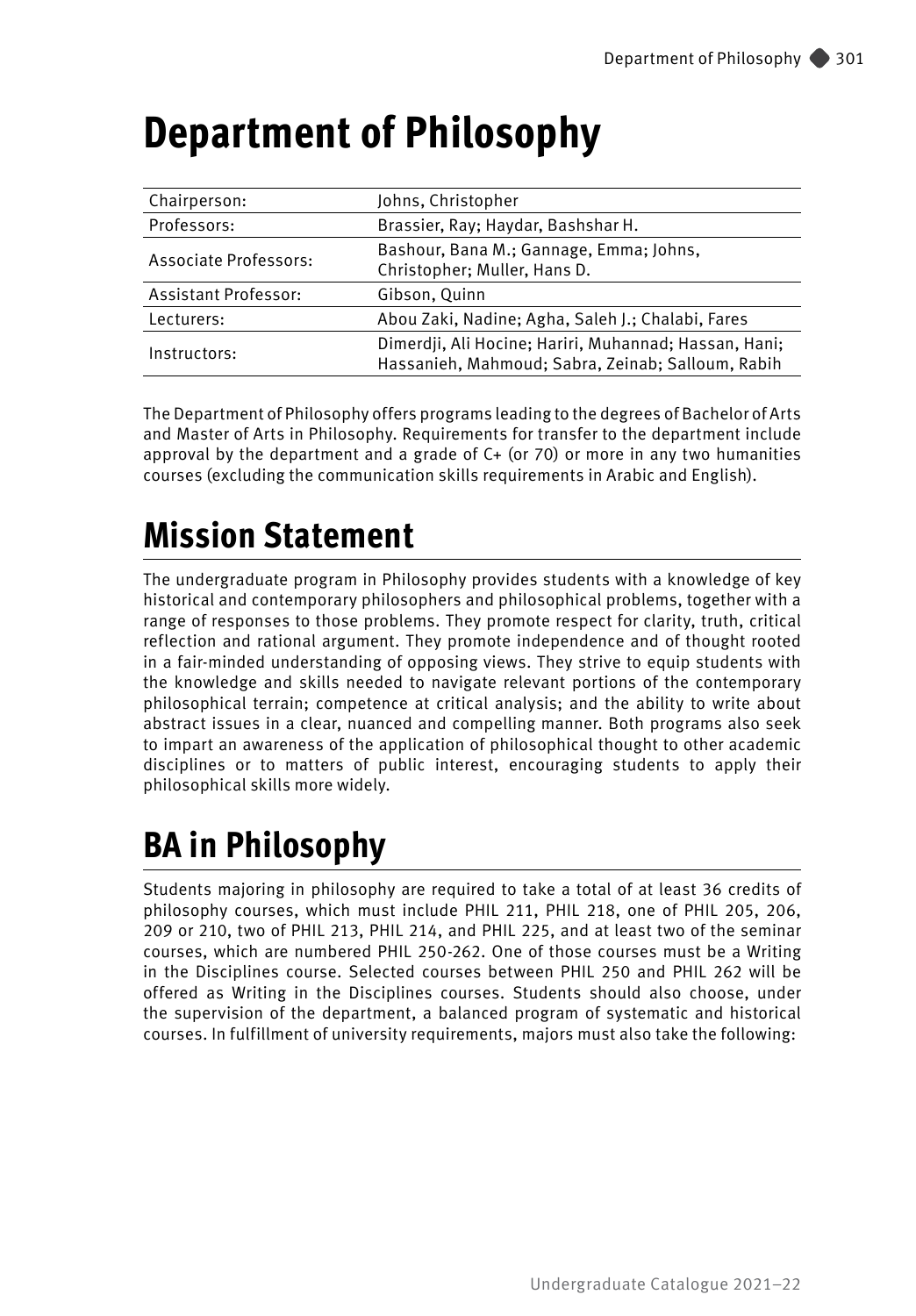# University General Education Requirements

The General Education requirements are English Communication Skills (6 credits), Arabic Communication Skills (3 credits), Humanities (12 credits, including 6 credits of CVSP), Social Sciences (6 credits), Natural Sciences (6 credits), and Quantitative Thought (3 credits).

Students choosing a minor in philosophy are required to take a total of 15 credits in philosophy, including at least two of PHIL 211, 213, 214, 225, and at least one of the seminar courses, which are numbered PHIL 250-262.

# **Course Descriptions**

### **PHIL 101 Applied Philosophy 3.0; 3 cr.**

A course that deals with philosophical questions which have practical import; it aims to introduce students to the philosophical mode of analysis. *Every term.*

### **PHIL 102 Philosophical Classics 3.0; 3 cr.**

An introduction to the thought of some major figures in the history of philosophy. *Every term.*

### **PHIL 201 Introduction to Philosophy 3.0; 3 cr.**

An introduction to philosophy and its methods through an analysis of traditional issues in ethics, epistemology, metaphysics, and the philosophy of religion. *Every term.*

### **PHIL 205 Bio-Medical Ethics 3.0; 3 cr.**

A philosophical examination of a number of ethical topics in the field of biology and medicine, such as abortion, physician-assisted suicide, eugenics, genetic engineering, allocation of medical resources, experimentation on animals and humans, and so on. *Annually.*

### **PHIL 206 Business Ethics 3.0; 3 cr.**

A philosophical examination of a number of ethical topics arising in the areas of business and management, such as fraud and corruption, product safety, insider trading, honesty in advertising, discriminatory hiring practices, and so on. *Occasionally.*

# **PHIL 208 Topics in Applied Ethics 3.0; 3 cr.**

**(A, B, C, D, E...)**

A philosophical examination of the ethics of a particular field of ethical application, such as technology, food, war, engineering, psychology, etc. The course will focus on one such area, varied according to instructor and section.*Occasionally.*

### **PHIL 209 Environmental Ethics 3.0; 3 cr.**

An attempt to identify and discuss the major ethical and philosophical aspects of issues related to the environment and to determine the environment-related responsibilities and obligations incurred by people at the individual and collective levels. *Annually.*

### **PHIL 210 Ethics 3.0; 3 cr.**

An introduction to some of the major normative ethical theories based on the study of the original writings of selected philosophers, including a section on applied ethics. *Every term.*

# Undergraduate Catalogue 2021–22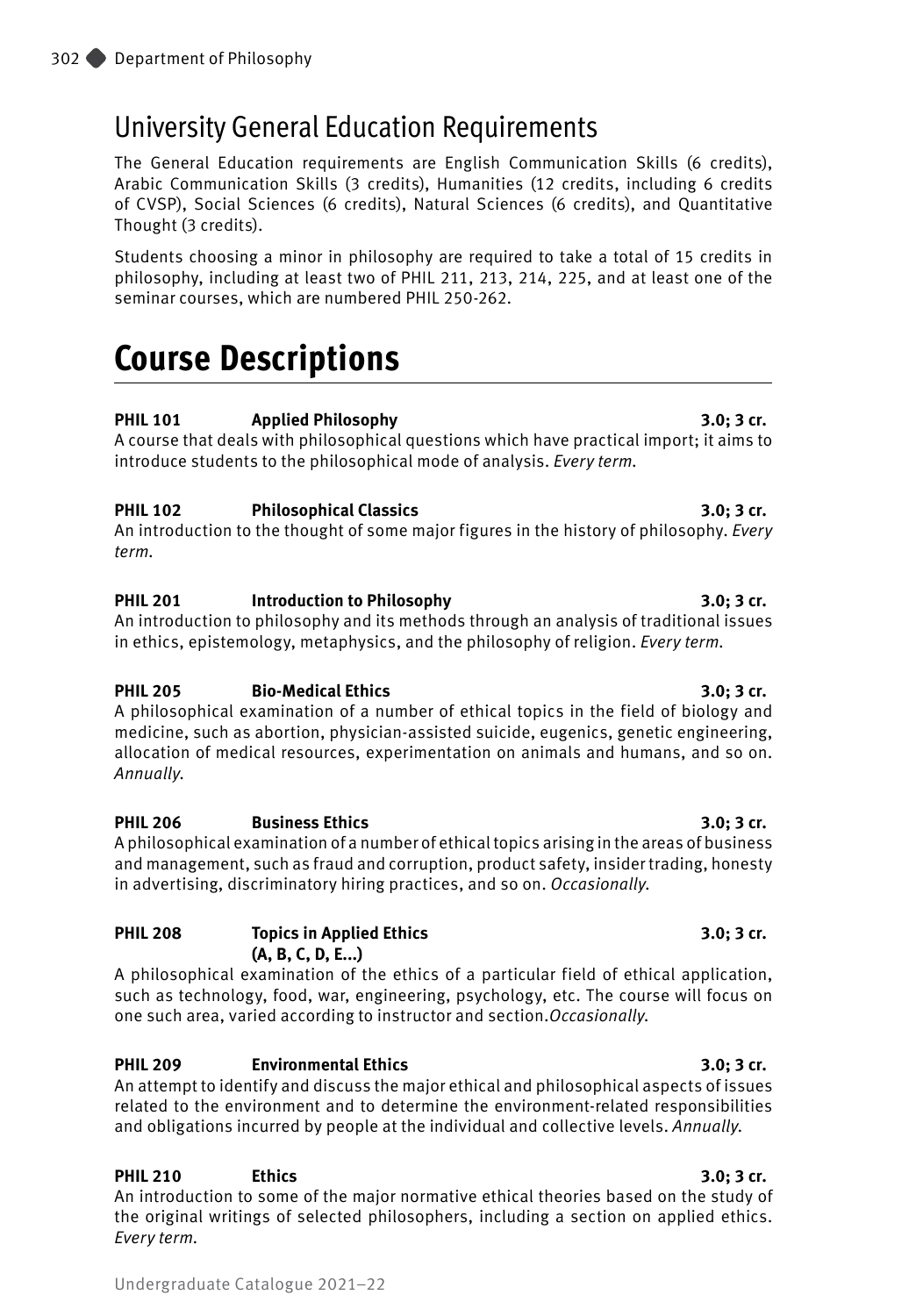# A first introduction to formal and informal logic, including argument analysis, informal fallacies, natural deduction methods in propositional and first-order predicate logic. *Every term.* **PHIL 212 Philosophical Logic 3.0; 3 cr.**

An introduction to basic concepts and tools which, in addition to being of interest in themselves, also inform various philosophical discussions and are taken for granted in different areas of contemporary philosophy. *Occasionally.*

## **PHIL 213 History of Ancient and Medieval Philosophy 3.0; 3 cr.**

A survey of ancient and medieval philosophy from the pre-Socratics to Aquinas. *Annually.*

# **PHIL 214 History of Modern Philosophy 3.0; 3 cr.**

A survey of early modern philosophy, from Descartes to Kant. *Annually.*

# **PHIL 215 Nineteenth Century Philosophy 3.0; 3 cr.**

An introductory survey of post-Kantian philosophy, with emphasis on Fichte, Schelling, Hegel, Schopenhauer, Kierkegaard, and Nietzsche. *Alternate years.*

## **PHIL 216 Political Philosophy 3.0; 3 cr.**

An examination of the main issues of political philosophy, such as political obligation, justice, political rights, and other issues. *Annually.*

# **PHIL 217 Aesthetics 3.0; 3 cr.**

An examination of the central problems and issues that arise in the interpretation, analysis, and evaluation of works of art. *Alternate years.*

# **PHIL 218 Metaphysics and Epistemology 3.0; 3 cr.**

An investigation of the most fundamental concepts involved in our thoughts about the world, including the nature of truth, knowledge, causality, substance, space, and time. *Annually.*

# **PHIL 219 Existentialism 3.0; 3 cr.**

An introduction to existentialist philosophy within the context of nineteenth-century and twentieth-century philosophy. *Alternate years.*

# PHIL 220 Symbolic Logic 3.0; 3 cr.

study of the axiomatization and the meta-theory of classical propositional and predicate logic, first-order theories, as well as related philosophical issues. *Prerequisite: PHIL 211. Occasionally.*

# **PHIL 221 Philosophy of Mind 3.0; 3 cr.**

An introductory examination of contemporary accounts of the nature of the mental and of psychological explanation. *Alternate years*.

### **PHIL 211** Introduction to Logic 3.0; 3 cr.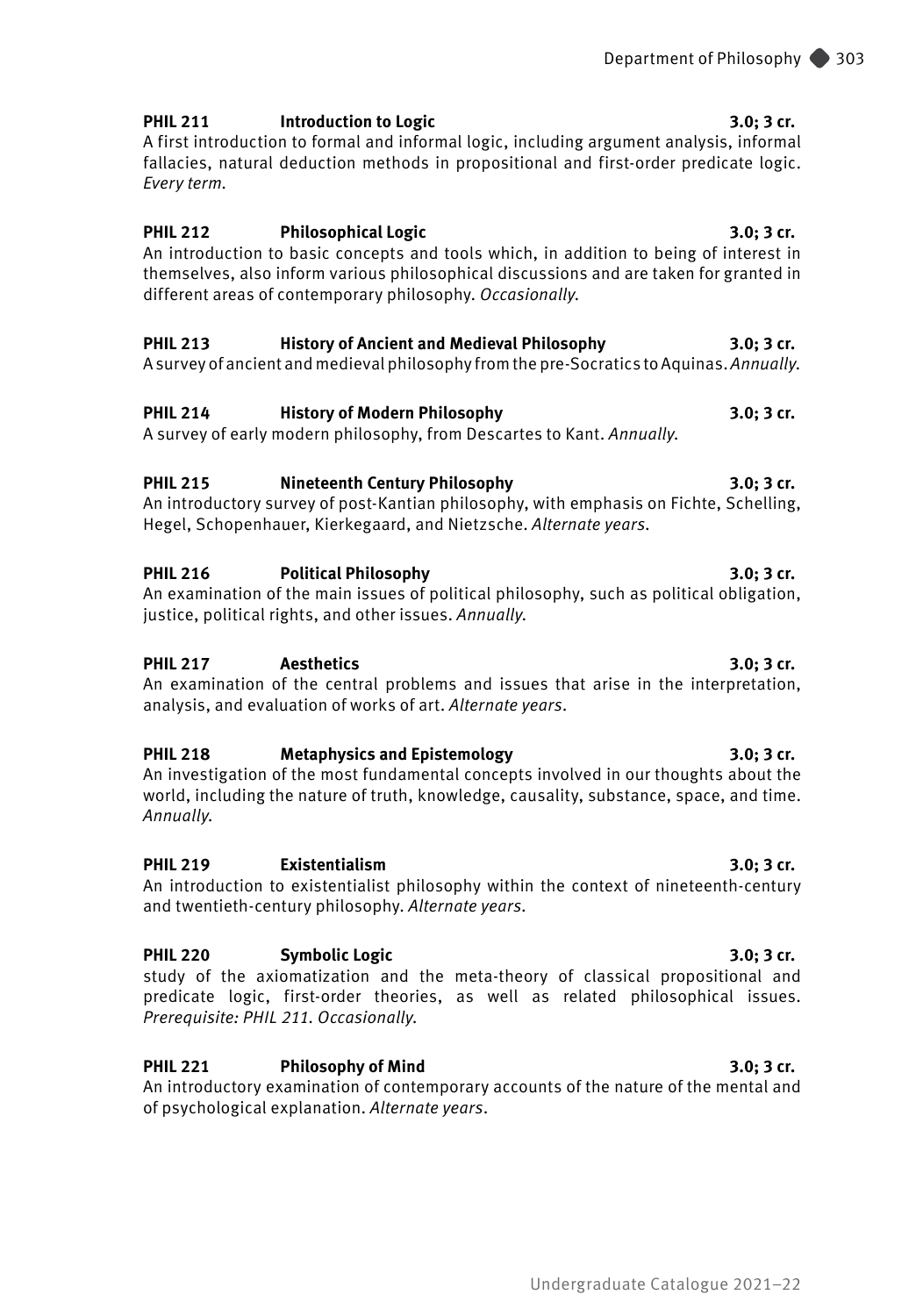### **PHIL 222 Philosophy of Science 3.0; 3 cr.**

An introduction to the philosophical problems and issues that arise in the attempt to understand the nature of science. *Alternate years.*

### **PHIL 223 Philosophy of Language 3.0; 3 cr.**

An introductory examination of various contemporary accounts of the nature of language and meaning. *Alternate years.*

### **PHIL 224 Philosophy of Religion 3.0; 3 cr.**

An in-depth survey of the main philosophical questions connected to religion, including questions about religion as a feature of human experience, as well as questions connected to the nature of God, evil, free will, and so on. *Alternate years.*

### **PHIL 225 History of Moral Philosophy 3.0; 3 cr.**

A survey of some major historical traditions in moral philosophy, including at least one figure from ancient or medieval philosophy, and at least one figure from modern philosophy. *Alternate years.* 

### **PHIL 226 Ethical Theory 3.0; 3 cr.**

An examination of some theories about the moral status of actions or character, or about the overall nature of morality itself. *Alternate years.*

### **PHIL 227 Marx and Philosophy 3.0; 3 cr.**

This course examines the philosophical foundations of Marx's critique of capitalism. It focuses on the fundamental concepts of Marx's critical theory: alienation, practice, labor, value, production, commodity, class and contradiction. *Alternate years.*

### **PHIL 230 Philosophy of Plato 3.0; 3 cr.**

An introduction to some of Plato's major dialogues. *Occasionally.*

### PHIL 231 Philosophy of Aristotle 3.0; 3 cr.

An introductory examination of the physics, metaphysics, logic, ethics, and politics of Aristotle. *Occasionally.*

### **PHIL 232 Islamic Philosophy 3.0; 3 cr.**

An examination of the philosophical and religious thought of the major philosophers of Islam. Offered either in Arabic or in English. *Alternate years.*

### **PHIL 249 Philosophy of Feminism 3.0; 3 cr.**

An examination of philosophical issues relating to gender relations and the foundations of feminist theory; issues addressed primarily involve the ethical or epistemological content of feminist theory. *Alternate years.*

| <b>PHIL 250</b> | Special Topics in Logic                   | $3.0; 3$ cr. |
|-----------------|-------------------------------------------|--------------|
|                 | May be repeated for credit. Occasionally. |              |
|                 |                                           |              |

### **PHIL 251 Special Topics in Ethics 3.0; 3 cr.**

*May be repeated for credit. Occasionally.*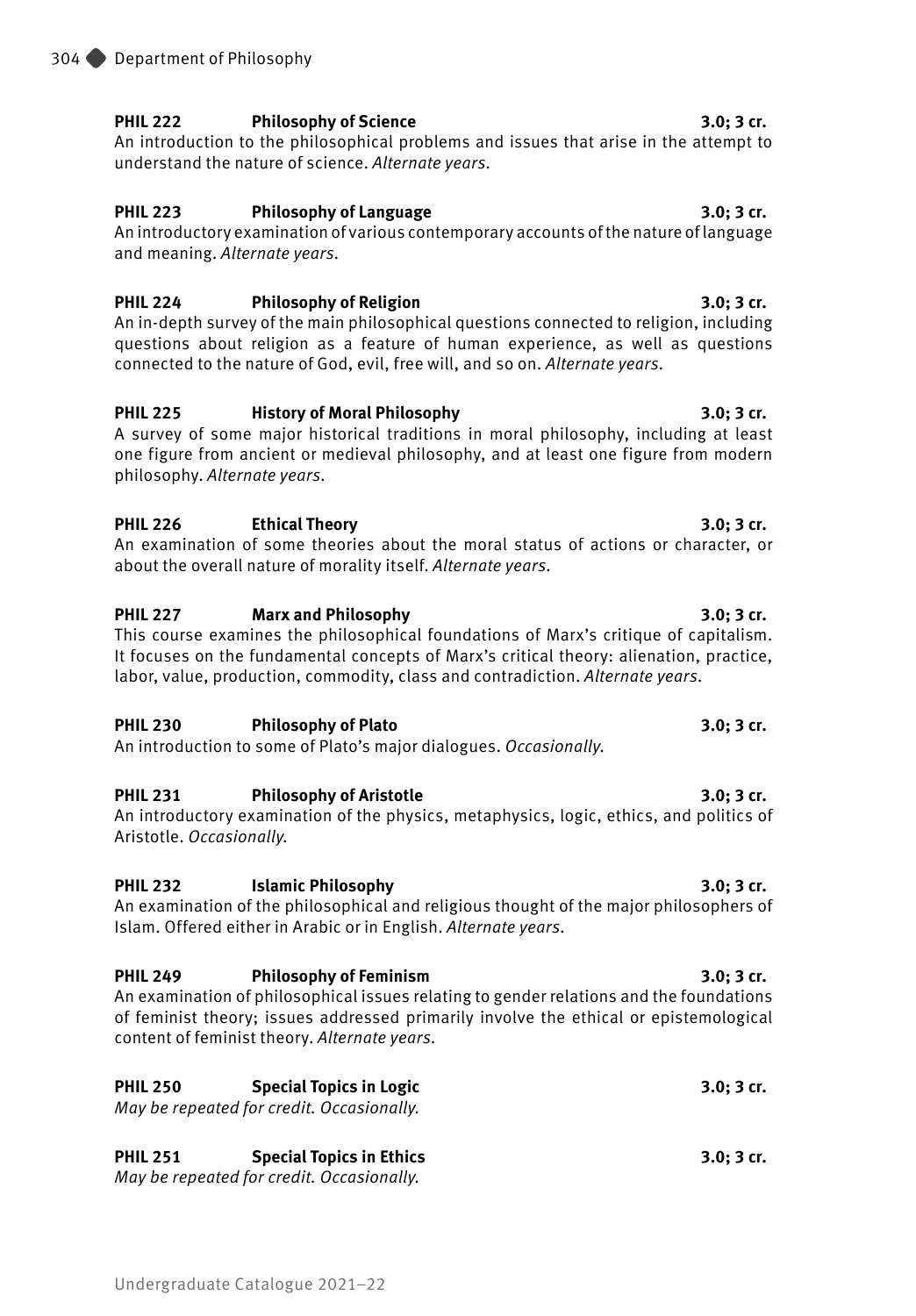| <b>PHIL 252</b>               | <b>Special Topics in Political Philosophy</b><br>May be repeated for credit. Occasionally.       | $3.0; 3$ cr. |
|-------------------------------|--------------------------------------------------------------------------------------------------|--------------|
| <b>PHIL 253</b>               | <b>Special Topics in Aesthetics</b><br>May be repeated for credit. Occasionally.                 | 3.0; 3 cr.   |
| <b>PHIL 254</b>               | <b>Special Topics in Metaphysics</b><br>May be repeated for credit. Occasionally.                | $3.0; 3$ cr. |
| <b>PHIL 255</b>               | <b>Special Topics in Epistemology</b><br>May be repeated for credit. Occasionally.               | $3.0; 3$ cr. |
| <b>PHIL 256</b>               | Special Topics in the Philosophy of Science<br>May be repeated for credit. Occasionally.         | $3.0; 3$ cr. |
| <b>PHIL 257</b>               | Special Topics in the Philosophy of Language<br>May be repeated for credit. Occasionally.        | $3.0; 3$ cr. |
| <b>PHIL 258</b>               | Special Topics in the Philosophy of Mind<br>May be repeated for credit. Occasionally.            | $3.0; 3$ cr. |
| PHIL 260/261<br>Occasionally. | Special Topics in the History of Philosophy                                                      | $3.0; 3$ cr. |
| PHIL 262/263<br>Occasionally. | <b>Special Topics in Contemporary Philosophy</b>                                                 | $3.0; 3$ cr. |
| <b>PHIL 271/272</b>           | <b>Directed Courses in Philosophy</b><br>Prerequisite: Consent of instructor. Offered on demand. | 3-6 cr.      |